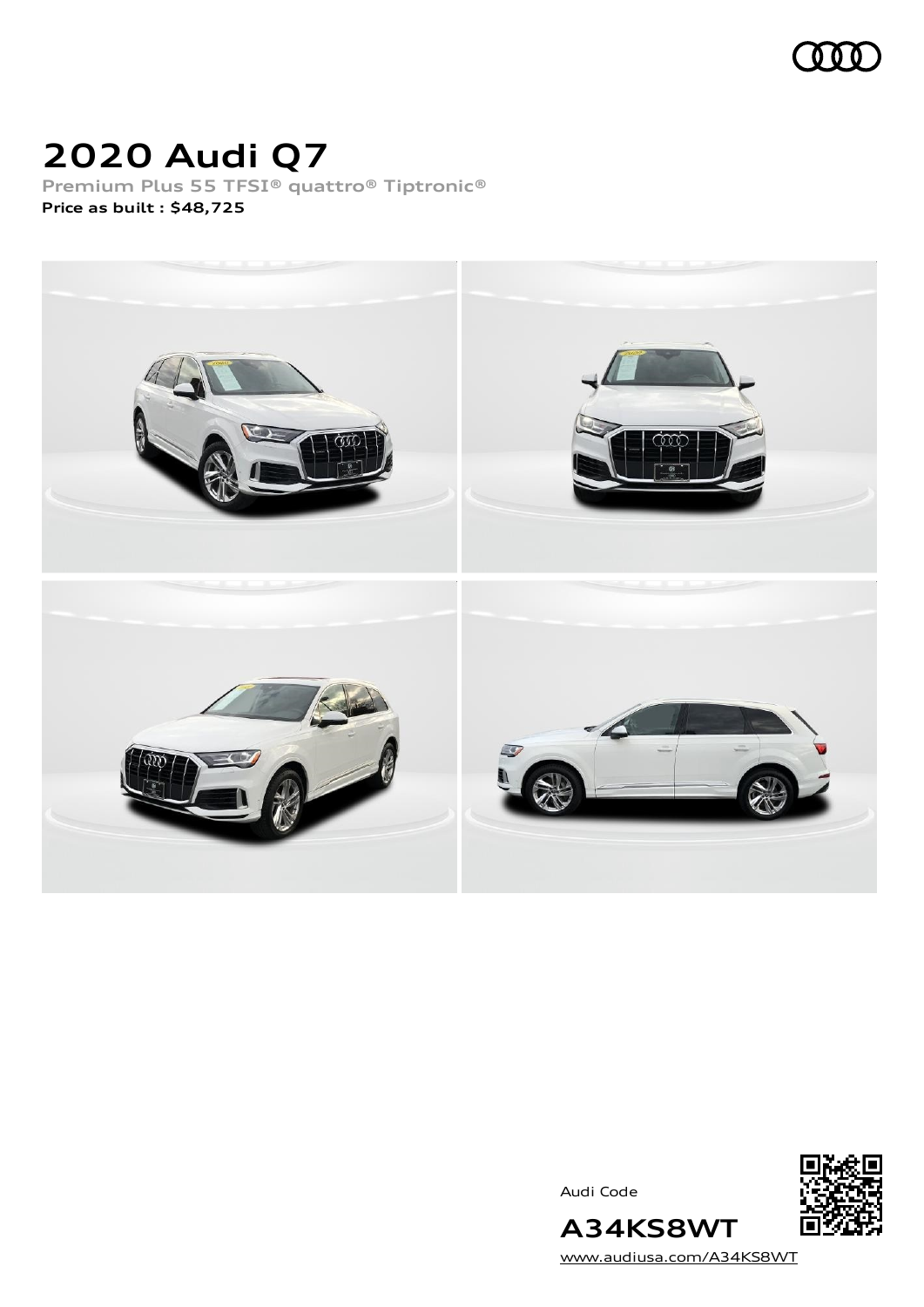**Audi 2020 Audi Q7** Premium Plus 55 TFSI® quattro® Tiptronic®

**Price as buil[t](#page-10-0)** \$48,725

#### **Exterior colour**

Carrara White

#### **Interior colour**

| Seats     | <b>Black</b> |
|-----------|--------------|
| Dashboard | <b>Black</b> |
| Carpet    | Black        |
| Headliner | Lunar Silver |

### **Technical Specifications**

| Engine type                  | 3.0-liter six-cylinder                        |
|------------------------------|-----------------------------------------------|
| stroke                       | Displacement/Bore and 2,995/84.5 x 89.0 cc/mm |
| Torque                       | 369 lb-ft@rpm                                 |
| Top track speed              | 130.0 mph $^{1}$                              |
| Acceleration (0 - 60<br>mph) | 5.7 seconds                                   |
| Recommended fuel             | Premium                                       |



#### **Further Information**

| Warranty        | No           |
|-----------------|--------------|
| Mileage         | 64,570 miles |
| Type of vehicle | Used car     |
|                 |              |

#### **Audi Code** A34KS8WT

**Your configuration on www.audiusa.com** [www.audiusa.com/A34KS8WT](https://www.audiusa.com/A34KS8WT)

**Commission number** be46969d0a0e09af1a53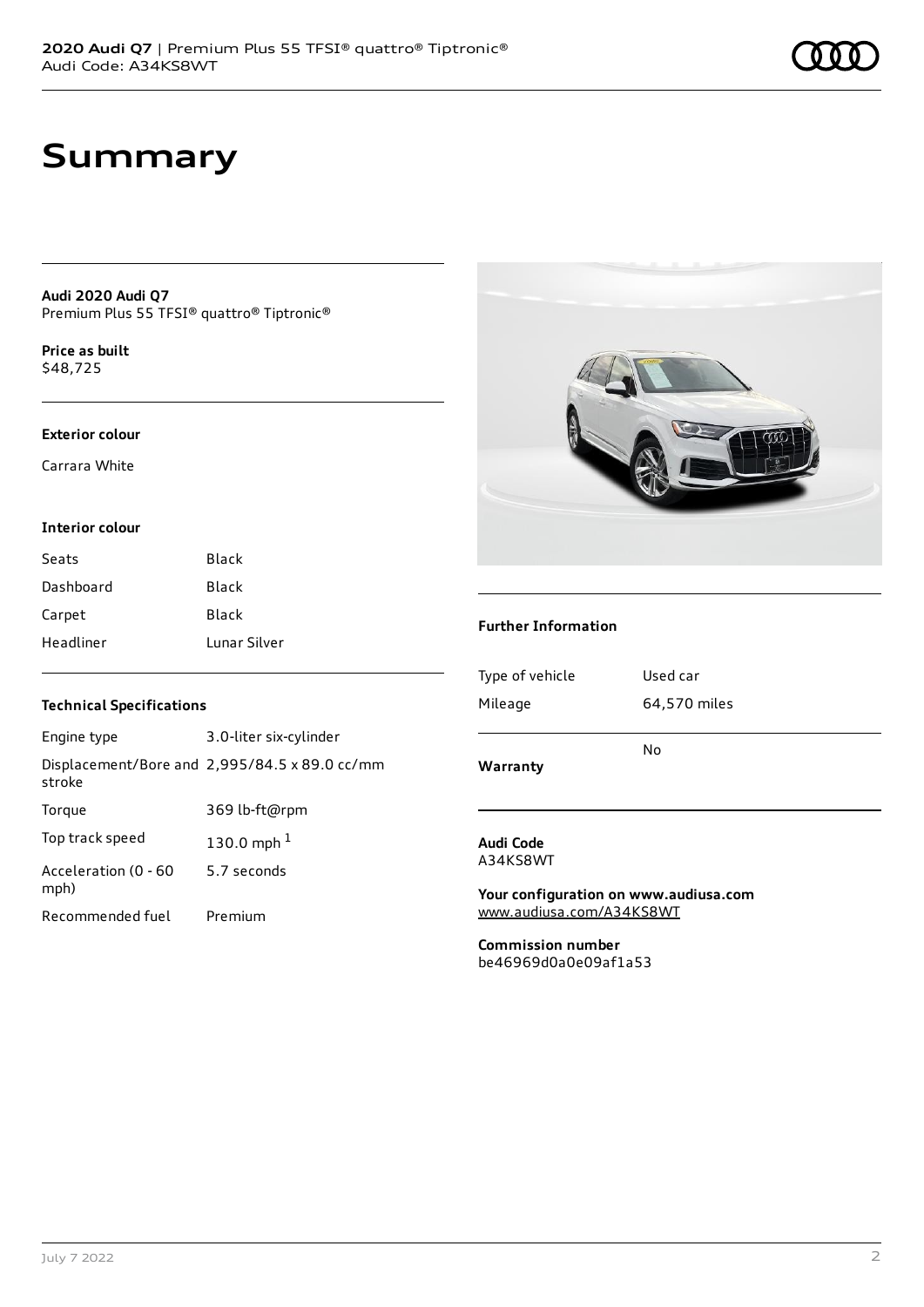# **Equipment**

Carrara White Auto-dimming, power-folding, heated exterior side mirrors with memory 20" 5-spoke-turbine design wheels Illuminated stainless steel door sill inlays Ambient LED interior lighting package 3D Premium Surround Sound System Audi pre sense® rear Top view camera system with Virtual 360 view a<br>Alerik

Audi side assist with Rear cross traffic assist and Vehicle exit warning

Audi phone box with signal booster and wireless charger

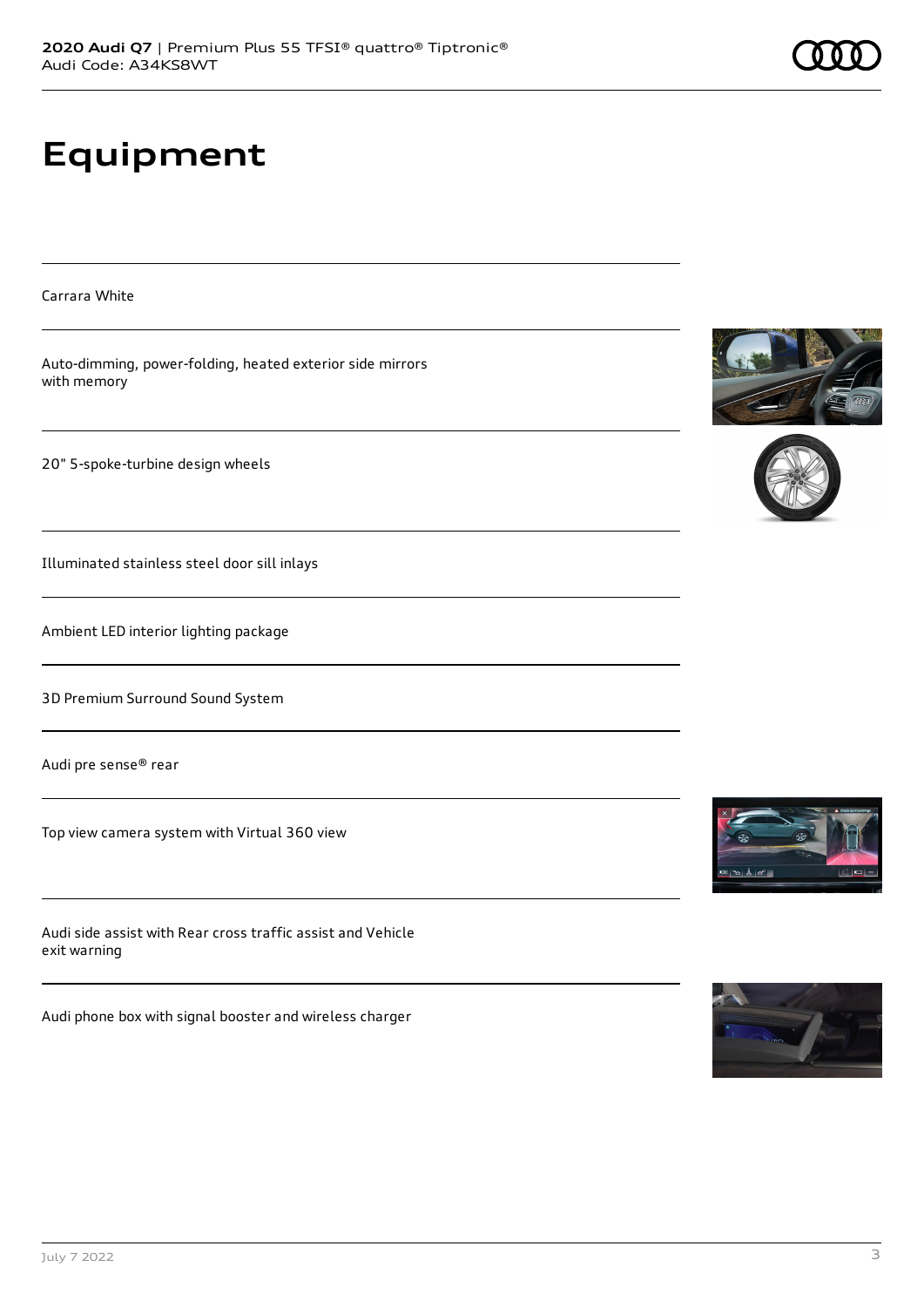| 4UB             | Advanced Airbag Protection System                                                                  |
|-----------------|----------------------------------------------------------------------------------------------------|
| UH1             | Electromechanical parking brake                                                                    |
| 8T2             | Cruise control with coast, resume and<br>accelerate features                                       |
| VC <sub>2</sub> | Garage door opener (Homelink®)                                                                     |
| 6Y2             | Top speed electronically limited to 130 mph                                                        |
| QZ7             | Electromechanical progressive steering<br>system                                                   |
| 7K6             | Tire-pressure monitoring system                                                                    |
| 4X3             | Advanced Airbag Protection System                                                                  |
| 4F6             | Audi advanced key-keyless start, stop and<br>entry with hands-free tailgate release,<br>open/close |
| 3B3             | Lower Anchors and Tethers for Children<br>(LATCH) in rear seats                                    |

#### **Exterior**

| 0PO   | Dual exhaust outlets                              |
|-------|---------------------------------------------------|
| 1D8   | Provision for towing bracket                      |
| 1 B A | Dynamic suspension system                         |
| 3S1   | Aluminum roof rails                               |
| 511   | Tailgate roof spoiler                             |
| 0N1   | Standard rear axle                                |
| 8EX   | LED headlights                                    |
| H93   | 285/45 R20 all-season run-flat tires              |
| 8VM   | LED taillights with dynamic rear indicators       |
| 4KC   | Side and rear windows in heat-insulating<br>glass |
| 47B   | Aluminum-optic trim around exterior<br>windows    |

# 3FU Panoramic sunroof 6NJ Cloth headliner KH5 Three-zone automatic climate control 4L7 Auto-dimming interior rear view mirror with digital compass 1XW Three-spoke multifunction steering wheel with shift paddles 2C7 Power tilt and telescopic adjustable steering column with memory 6E6 Comfort front center armrest 4E7 Power tailgate 5XL Driver and front-passenger sun visors with illuminated vanity mirrors 5KL Split tumble-folding 35/30/35 second-row seatbacks with fore/aft adjustment and power split-folding 50/50 third row 7HA Without extended leather package N1F Leather seating surfaces 4A3 Heated front seats 7TM High-gloss Gray Oak Wood inlays

**Interior**

### **Infotainment and Driver Assistance**

| 6K8             | Audi pre sense® front                                                              |
|-----------------|------------------------------------------------------------------------------------|
| 2H1             | Audi drive select                                                                  |
| IT <sub>3</sub> | Audi connect® CARE, PRIME & PLUS (limited<br>time subscription)                    |
| IU1             | Audi smartphone interface                                                          |
| IW <sub>3</sub> | Audi connect® CARE assistance and security<br>services (limited time subscription) |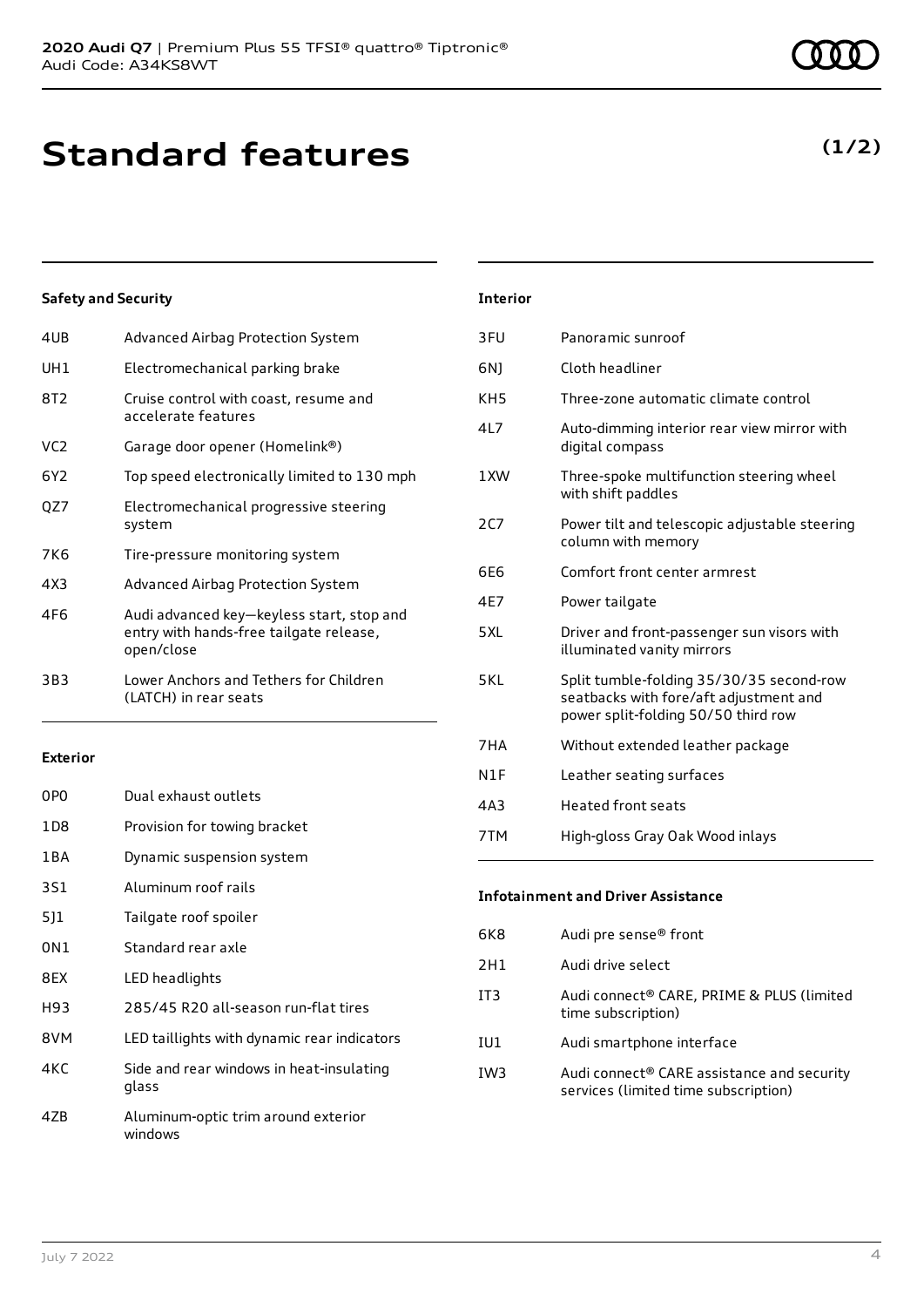**Standard features**

# **Infotainment and Driver Assistance**

| UF8             | Audi music interface with front and rear USB<br>ports for data/charging                                |
|-----------------|--------------------------------------------------------------------------------------------------------|
| 8G1             | High-beam assist                                                                                       |
| 9S9             | Audi virtual cockpit                                                                                   |
| 7UG             | MMI <sup>®</sup> Navigation plus with natural voice<br>control system                                  |
| FI <sub>3</sub> | Audi connect® PRIME and Audi connect®<br>PLUS online services with six-month trial<br>subscription     |
| <b>18T</b>      | $MMI®$ touch response with dual center<br>displays (10.1" upper and 8.6" lower) and<br>haptic feedback |
| 613             | Lane departure warning                                                                                 |

QV3 SiriusXM® with 90-day All Access trial subscription

# **(2/2)**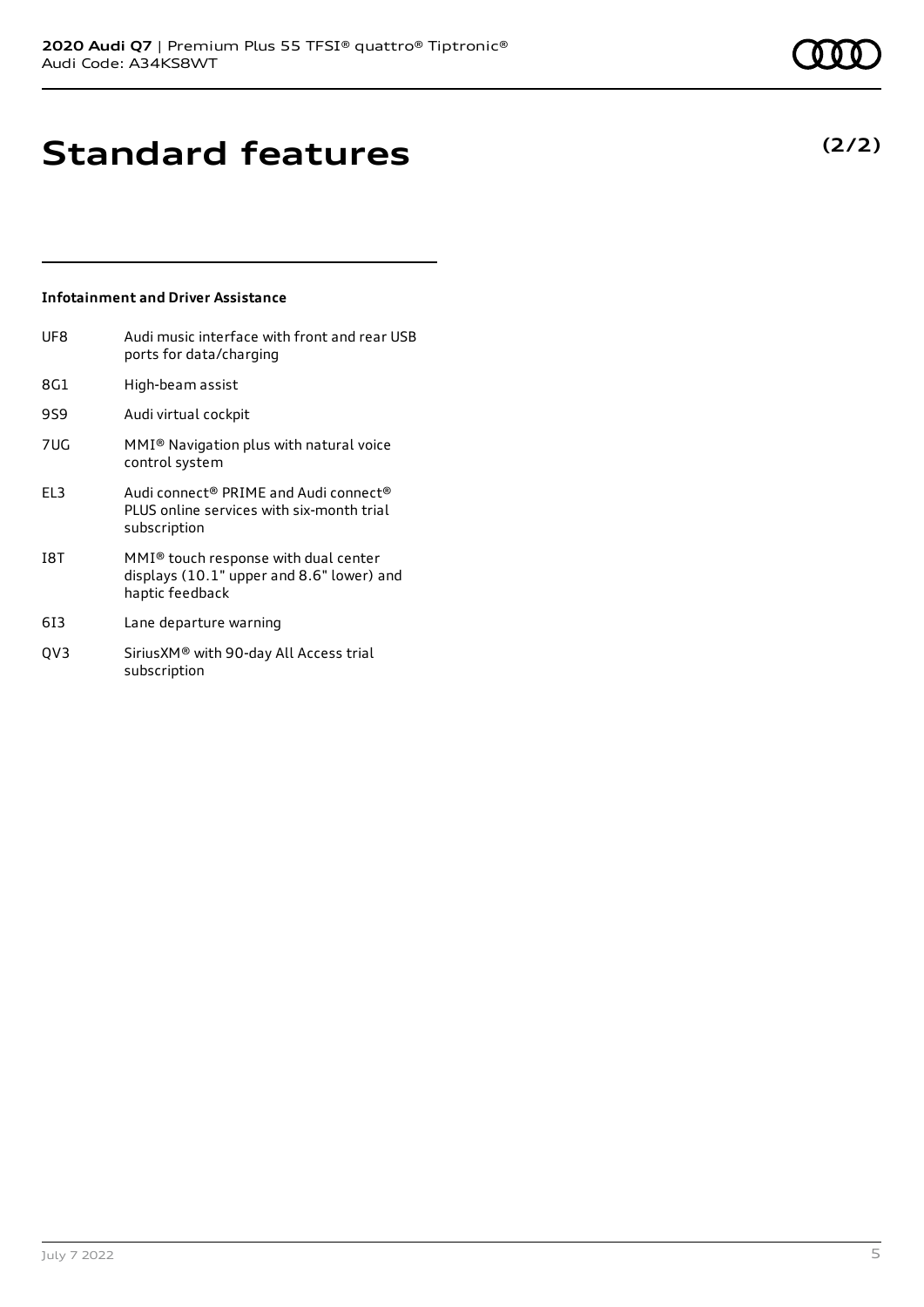# **Dealer remarks**

CARFAX One-Owner. Clean CARFAX. Carrara White 2020 Audi Q7 55 Premium Plus quattro quattro 8-Speed Automatic with Tiptronic 3.0L TFSI V6 DOHC 17/21 City/Highway MPG \*\*Non Smoker\*\*, \*\*Serviced Here\*\*, \*\*Back up Camera\*\*, \*\*Bluetooth\*\*, \*\*Leather Seats\*\*, \*\*Navigation System\*\*, \*\*Alloy Wheels\*\*, \*\*Sunroof/Moonroof\*\*, \*\*Back Up Sensors\*\*, \*\*Heated Seats\*\*, 3D Bose Surround Sound System, Ambient Interior Lighting Package, Audi Phone Box w/Wireless Charging, Audi Side Assist w/Pre Sense Rear, Convenience Package, Heated Auto-Dimming Power Folding Exterior Mirrors, Illuminated Door Sills, Premium Plus Package, Topview Camera System, Wheels: 20" 5-Spoke Turbine-Design.

\*\*Disclaimer\*\* Vehicle pricing includes all offers. Tax, Title, Doc Fee, and Tags not included in vehicle prices shown and must be paid by the purchaser. While great effort is made to ensure the accuracy of the information on this site, errors do occur so please verify information with a customer service rep. This is easily done by calling us at 859-252-2834 or by visiting us at the dealership.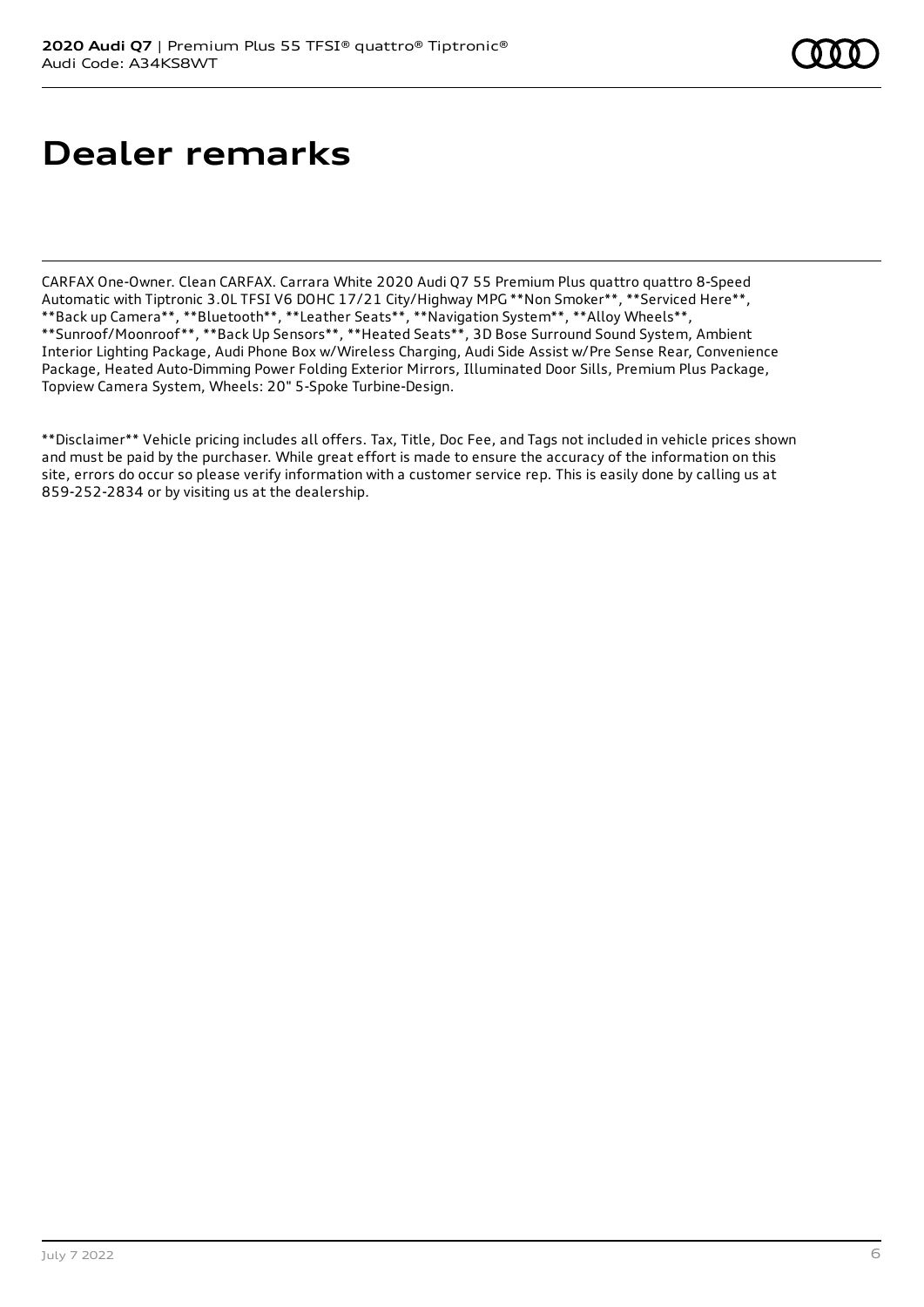# **Technical Specifications**

#### **Engineering | Performance**

| Engine type                  | 3.0-liter six-cylinder                                                | Steering type                              | Electromechanical progressive<br>steering system                                                |
|------------------------------|-----------------------------------------------------------------------|--------------------------------------------|-------------------------------------------------------------------------------------------------|
| Power Level                  | 55                                                                    |                                            |                                                                                                 |
| Displacement                 | 3.01                                                                  | Turning diameter, curb- 41.0 ft<br>to-curb |                                                                                                 |
| Horsepower                   | 335 @ rpm                                                             | Steering ratio                             | 15.8:1                                                                                          |
| Towing capacity              | Optional 7,700 lbs lb                                                 |                                            |                                                                                                 |
| Torque                       | 369 lb-ft@rpm                                                         | Suspension                                 |                                                                                                 |
| Valvetrain                   | 24-valve DOHC with Audi valvelift<br>system and variable valve timing | Front axle                                 |                                                                                                 |
| Acceleration (0 - 60         | 5.7 seconds                                                           |                                            | Five-link front independent steel<br>spring suspension                                          |
| mph)                         |                                                                       | Rear axle                                  | Five-link rear independent steel                                                                |
| Engine block                 | Aluminum-alloy                                                        |                                            | spring suspension                                                                               |
|                              | Induction/fuel injection Twin-scroll turbocharged/TFSI®               | Optional                                   | Audi adaptive air suspension,<br>comfort                                                        |
| Cylinder head                | Aluminum-alloy                                                        |                                            |                                                                                                 |
| stroke                       | Displacement/Bore and 2,995/84.5 x 89.0 cc/mm                         | <b>Brakes</b>                              |                                                                                                 |
| Top track speed <sup>1</sup> | 130.0 mph                                                             | Front brakes                               | 14.8 (ventilated disc) in                                                                       |
|                              |                                                                       | Rear brakes                                | 13.8 (ventilated disc) in                                                                       |
| <b>Electrical system</b>     |                                                                       | Parking brake                              | Electromechanical                                                                               |
| Hybrid system battery        | 48 Volt/9.6Ah lithium-ion battery                                     |                                            |                                                                                                 |
| Battery                      | 12 Volt - 68Ah                                                        | <b>Body</b>                                |                                                                                                 |
| Transmission   Drivetrain    |                                                                       | Material                                   | Lightweight construction<br>technology-multi-material body<br>construction (steel and aluminum) |

**Steering**

| Drivetrain type | quattro <sup>®</sup> all-wheel drive                         |
|-----------------|--------------------------------------------------------------|
| Transmission    | Eight-speed Tiptronic <sup>®</sup> automatic<br>transmission |

# **Warranty | Maintenance**

Warranty 4-year/50,000 mile Audi New Vehicle Limited Warranty

Corrosion protection Multi-step anti-corrosion protection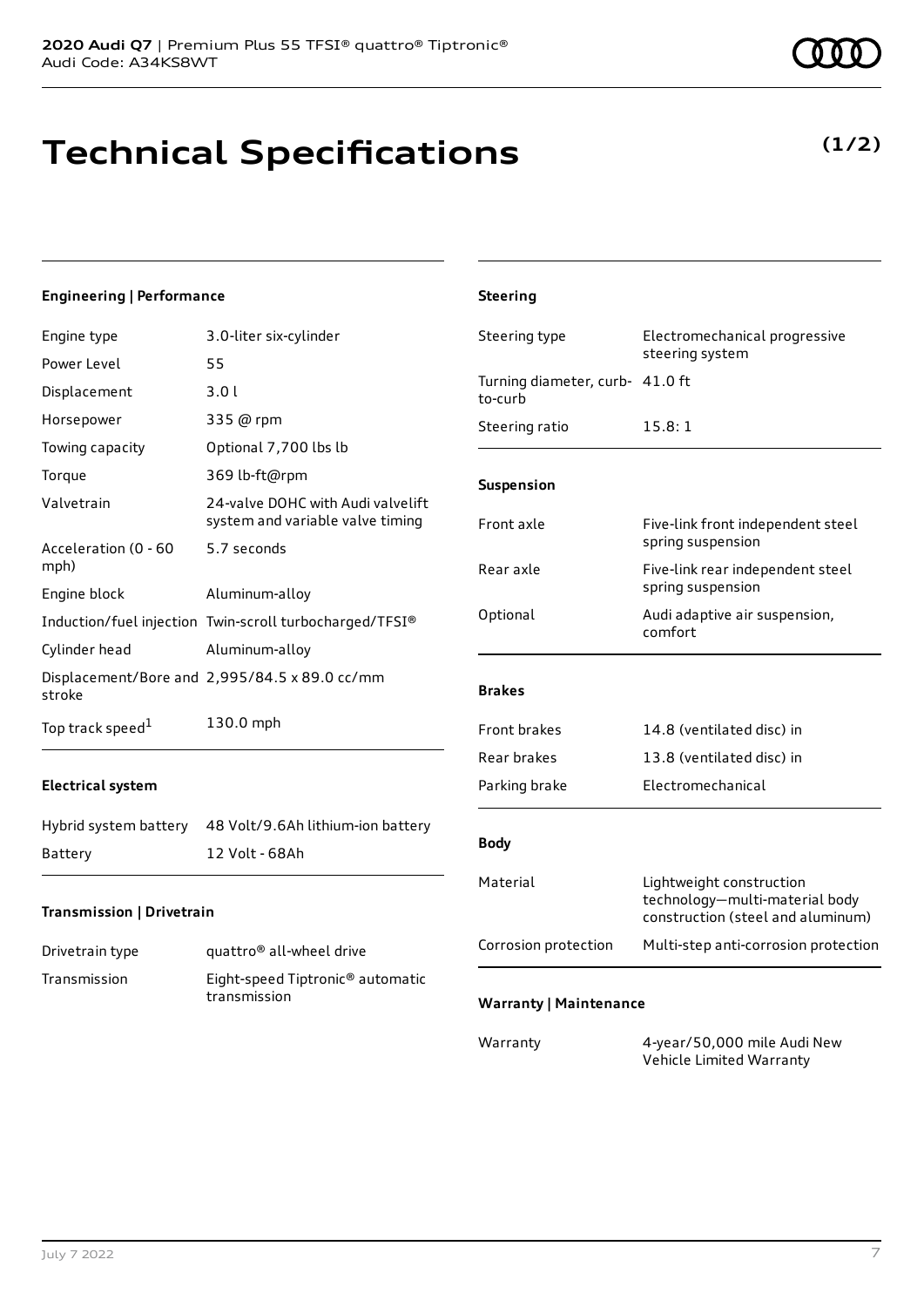# **Technical Specifications**

### **Exterior Measurements**

| Height                           | 68.5 in   |
|----------------------------------|-----------|
| Overall width without<br>mirrors | 77.6 in   |
| Length                           | 199.3 in  |
| Wheelbase                        | TBC in    |
| Drag coefficient                 | $0.34$ Cw |
| Overall width with<br>mirrors    | 87.1 in   |
| Track rear                       | TBC in    |
| <b>Track front</b>               | TBC in    |
| Curb weight                      | 5082 lb   |

#### **Interior measurements**

| Seating capacity                          | 7                |
|-------------------------------------------|------------------|
| Head room with middle 38.8 in<br>sunroof  |                  |
| Shoulder room, rear                       | 49.4 in          |
| Head room with front<br>sunroof           | 39.9 in          |
| Leg room, rear                            | 29.2 in          |
| Shoulder room, front                      | 59.5 in          |
| Head room with rear<br>sunroof            | 35.9 in          |
| Leg room, middle                          | 38.8 in          |
| Shoulder room, middle                     | 58.5 in          |
| Leg room, front                           | 41.7 in          |
| Cargo volume, rear<br>seatbacks up/folded | TBC cu ft, cu ft |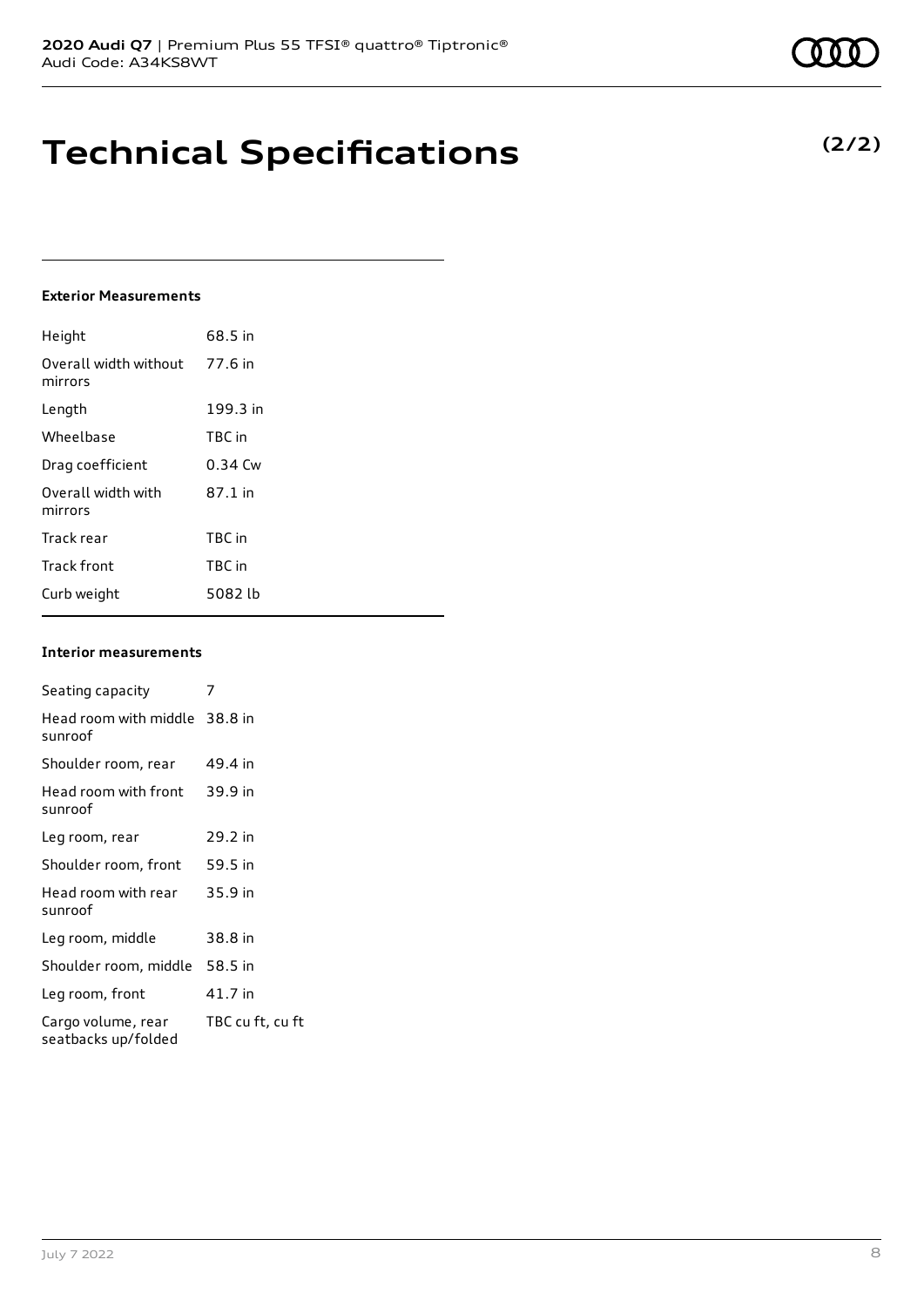# **Consumption- and emission**

### **Consumption by NEDC**

| urban       | $17 \text{ mpg}$ |
|-------------|------------------|
| extra-urban | $21$ mpg         |
| combined    | $18 \text{ mpg}$ |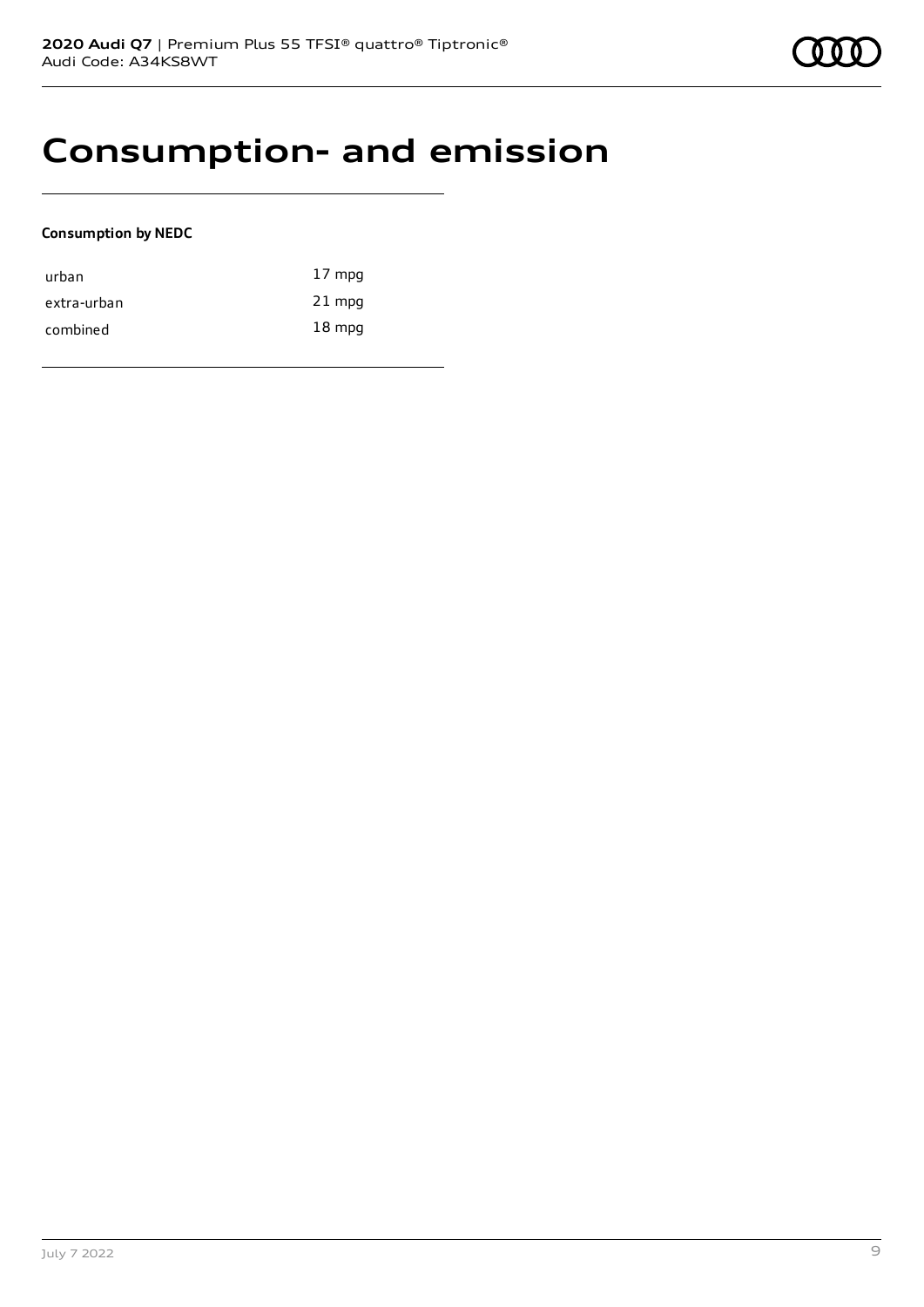

# **Contact**

Dealer **Audi of Lexington**

3000 Pink Pigeon Pkwy 40509 Lexington KY

Phone: +18592522834 FAX: 8595430741

www: [https://www.audioflexington.com](https://www.audioflexington.com/)